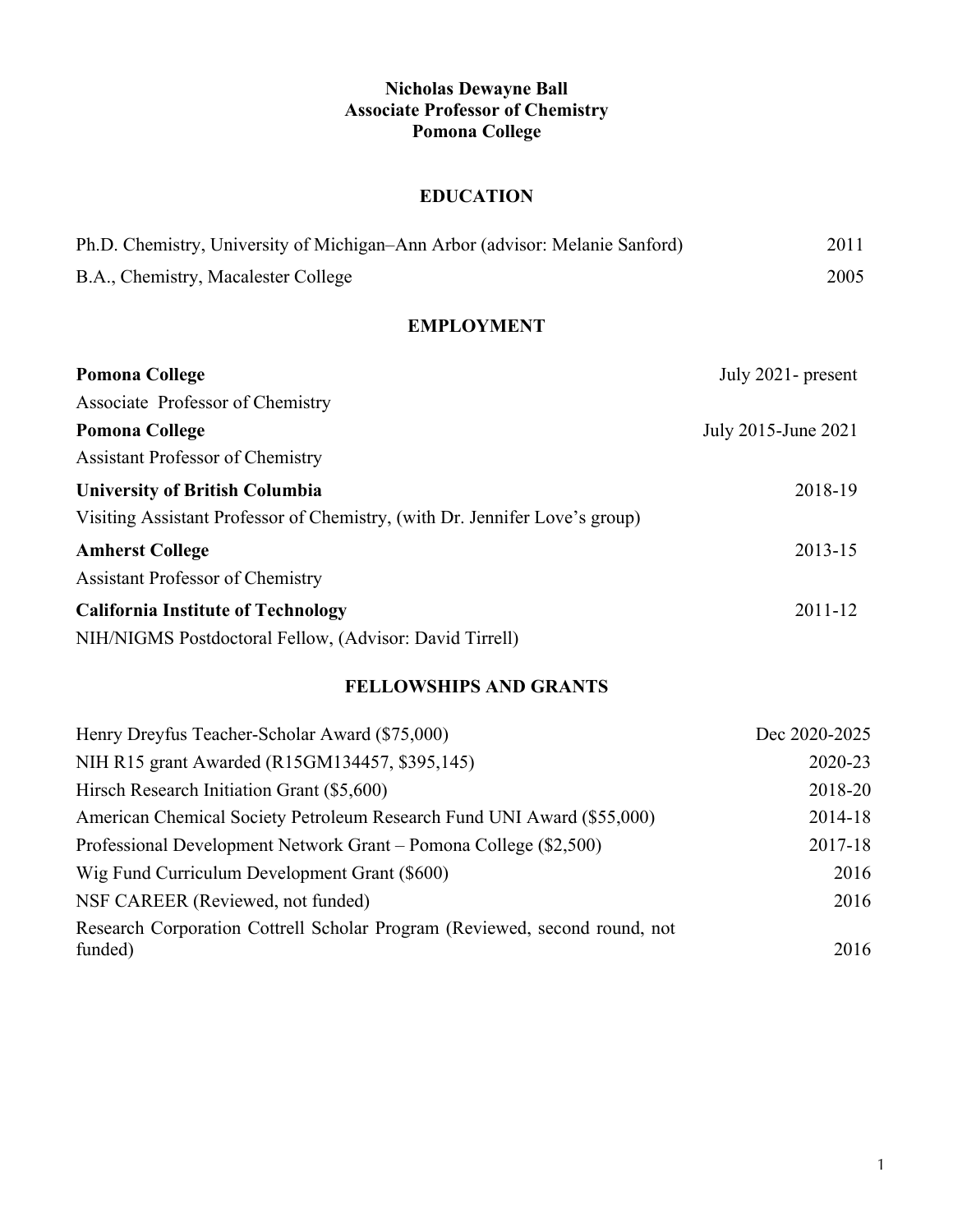### **HONORS AND AWARDS**

| Wig Distinguished Professor Award for Excellence in Teaching                | 2018          |  |
|-----------------------------------------------------------------------------|---------------|--|
| Ruth L. Kirschstein Postdoctoral National Research Service<br>Award $(F32)$ | $2011 - 2014$ |  |
| Ruth L. Kirschstein Predoctoral National Research Service<br>Award $(F31)$  | $2009 - 2011$ |  |
| Beckman Scholars Award                                                      | $2003 - 2004$ |  |
| <b>ACS Scholars Award</b>                                                   | $2001 - 2005$ |  |

#### **PROFESSIONAL MEMBERSHIP AND SERVICE**

Executive Committee member for the Beckman Scholars Program at the Arnold and Mabel Beckman Foundation

Dec. 2021-Dec 2023

Member of the Justice, Equity, Diversity, and Inclusion (JEDI) Committee at the Arnold and Mabel Beckman Foundation 2021-present

Elected councilor for Council of Undergraduate Research Chemistry (CUR) 2020 – present *Chair of Division of Chemistry Nominations Committee (Fall 2021)*

Member of the Network for Diversity in Chemical Research (NDCR)– a part of the NSF Center for Selective C–H functionalization (CCHF) and the Data Chemist Network (DCN) – a part of the NSF Center for Computer Assisted Synthesis (C–CAS).

|                                                                                                                                                                                   | $2019$ -present  |
|-----------------------------------------------------------------------------------------------------------------------------------------------------------------------------------|------------------|
| Review Panelist for NIH (NIGMS), NSF (Chemistry), Beckman Foundation                                                                                                              | 2020 and 2021    |
| Reviewer for the following publications:                                                                                                                                          | $2012$ - present |
| Nature, Nature Chemistry, Nature Synthesis, Angewandte Chemie International Edition, Journal of the<br>American Chemical Society, Proceeding of the National Academy of Sciences, |                  |

Journal of Organic Chemistry, Chemical Reviews, Chemical Science, Coordination Chemistry Reviews, Organic Letters, Journal of Chemical Education, and Accounts of Chemical Research, Beilstein Journal of Organic Chemistry

American Chemical Society 2001- present

### **COLLEGE SERVICE**

| Elected as Division II Executive Committee representative | 2021-present |
|-----------------------------------------------------------|--------------|
|-----------------------------------------------------------|--------------|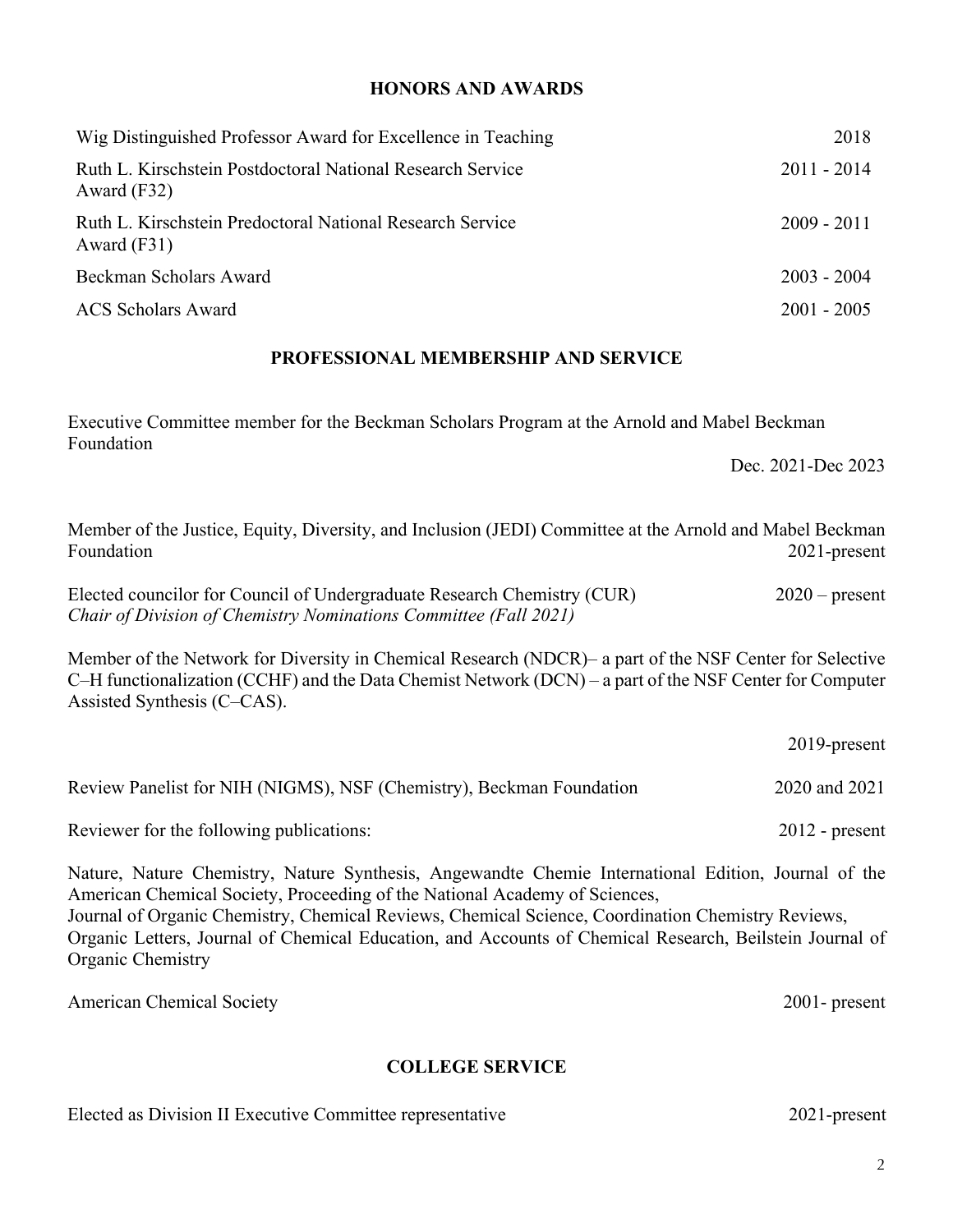Pomona College Admissions and Financial Aid Committee (Chair, 2020-2021) Pomona College Ad Hoc Committee on Promotion and Tenure 2016-18 Chemistry Department Professional Development Committee 2016-18 Chemistry Department Seminar Coordinator for the 5C Chemistry Seminar Series Fall 2016-Spring 18; Fall 19 – present Faculty advisor to the Pomona College Chemistry Department student liaisons Fall 2016-Fall 18

### **PUBLICATIONS**

## **Peer-reviewed publications (undergraduates are underlined identified by year of graduation)**

*Publications with an asterisk (\*) indicate publications since my third-year review (2017)*

*Publications with an asterisk (++) indicate co-corresponding (lead) authors*

### **Google scholar [link]**

### *Independent Career – 8 publications; 257 citations (Google Scholar as of 6/21/2022)*

- 1. Brian Han\*, Samuel R. Khasnavis\*, Matthew Nwerem\*, Michael Bertagna\*, Nicholas D. Ball<sup>++</sup>, O. Maduka Ogba++. Calcium Bistriflimide-Mediated Sulfur(VI)–Fluoride Exchange (SuFEx): Mechanistic Insights toward Instigating Catalysis. Inorg. Chem. **2022**, Article ASAP. [link]
- 2. Carneiro, S.N., Ball, N.D., Lee, J. and Ende, C.W.a. (2021). [4-(Acetylamino)phenyl]imidodisulfuryl Difluoride. In Encyclopedia of Reagents for Organic Synthesis. **https://doi.org/10.1002/047084289X.rn02400**
- 3. Lee, C.; Cook, L; Elisabeth, J. E. ('22); Friede, N. C. ('22); Sammis, G. M. ++; Ball, N.D. ++ The Emerging Applications of Sulfur (VI) Fluorides in Catalysis. *ACS Catalysis.* **2021**, *11*, 6578-6589. [link]
- 4. \*Mahapatra, S.; Woroch, C. P. ('19); Butler, T. W.; Carneiro, S. N. ('21); Kwan, S. C. ('20); Khasnavis, S. R. ('21); Gu, J. ('21); Dutra, J. K.; Vetelino, B. C.; Bellenger, J.; am Ende, C. W.  $^{++}$ , and Ball, N. D. <sup>++</sup> SuFEx Activation with Ca(NTf<sub>2</sub>)<sub>2</sub>: A Unified Strategy to Access Sulfamides, Sulfamates and Sulfonamides from S(VI) Fluorides. *Org. Lett.* **2020**, *22*, 4389-4394. [link]
- 5. \*Ball, N. D. "Properties and Applications of S(VI) Fluorides" in *Emerging Fluorinated Motifs. Properties, Synthesis and Applications,* Cahard, D., Ma, J.–A., Eds.; Wiley-VCH Verlag GmbH & Co: Weinheim, 2020: 621-674.
- 6. \*Lee, C.; Ball, N. D.  $^{++}$ ; and Sammis, G. M.  $^{++}$  One-Pot Fluorosulfurylation of Grignard Reagents Using Sulfuryl Fluoride. *Chem. Comm.* **2019**, *55*, 14753-14756. [link]
- 7. \*Mukherjee, P.; Woroch, C. P. W. ('19); Cleary, L.; Rusznak, M. ('18); Franzese, R. W. ('19); Reese, M. R.; Tucker, J. W.; Humphrey, J. M. ('19); Etuk, S. M. ('20); Kwan, S. C.; am Ende, C. W. ++, and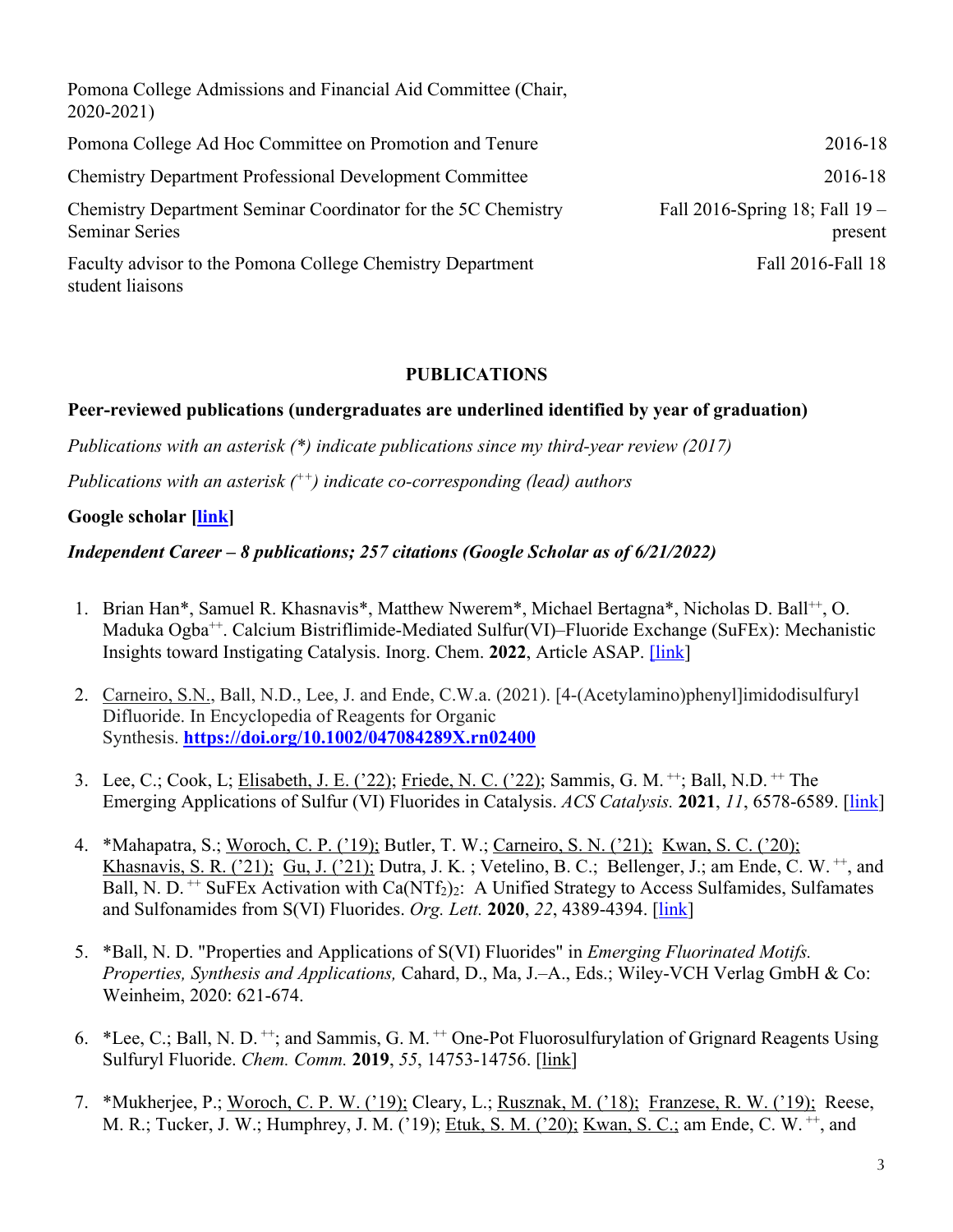Ball, N. D. ++ Sulfonamide Synthesis via Calcium Triflimide Activation of Sulfonyl Fluorides. *Org. Lett.* **2018,** *20*, 3943-3947*.* [link]

- 8. Tribby**,** A. L. ('17); Rodríquez, I. ('16); Shariffudin, S. (AC '15); Ball, N. D.; Pd-Catalyzed Conversion of Aryl Iodides to Sulfonyl Fluorides Using SO2 Surrogate DABSO and Selectfluor. *J. Org. Chem.* **2017**, *82*, 2294-2299. [link]
	- o This work is highlighted in a virtual issue of *Organometallics* featuring undergraduate research programs [link]

## *Doctoral publications – 6 publications; 1155 citations (Google Scholar as of 6/21/2022)*

- 1. Racowski**,** J. M.; **Ball, N. D.**; Sanford, M. S. Aryl C–H Activation at Pd(IV) Centers. *J. Am. Chem. Soc.*  **2011**, *133,* 18022-18025. [link]
- 2. **Ball, N. D.**; Gary, J. B.; Ye, Y.; Sanford, M. S. Mechanistic and Computational Studies of Oxidatively-Induced Aryl–CF3 Bond-Formation at Pd: Rational Design of Room Temperature Aryl Trifluoromethylation. *J. Am. Chem. Soc*. **2011**, *133*, 7577-7584. [link]
- 3. Ye, Y.; **Ball, N. D.**; Kampf, J. W.; Sanford, M. S. Oxidation of Catalytically Relevant Palladium Dimer with "CF<sub>3</sub><sup>+</sup>: Formation and Reactivity of a Monomeric Palladium(IV) Aquo Complex. *J. Am. Chem. Soc.* **2010**, *132*, 14682-14687. [link]
- 4. **Ball, N. D.**; Kampf, J. W.; Sanford, M. S. Aryl C–CF3 Bond Forming Reductive Elimination from a Palladium(IV) Complex. *J. Am. Chem. Soc.* **2010**, *132*, 2878-2879. [link]
- 5. **Ball, N. D.**; Kampf, J. W.; Sanford, M. S. Synthesis and Reactivity of Palladium(II) Fluoride Complexes Containing Nitrogen-Donor Ligands. *Dalton Trans.* **2010**, *39*, 632-640. [link]
- 6. **Ball, N. D.**; Sanford, M. S. Synthesis and Reactivity of a Mono-s-Aryl Palladium(IV) Fluoride Complex. *J. Am. Chem. Soc.* **2009**, *131*, 3796-3797. [link]

## **PRESENTATIONS**

## **Invited seminars and conference talks**

- 1. **Ball, N.D.** Laboratory Automation and Accelerated Synthesis: Empowering Tomorrow's Chemist A workshop. Panelist. National Academy Academies Chemical Roundtable. November 16<sup>th</sup>, 2021.
- 2. **Ball, N.D.** Synthetic Strategies toward Fluorosulfurylation of Organic Molecules and Sulfur-Fluoride Exchange. Occidental College. October 25<sup>th</sup>, 2021.
- 3. **Ball, N.D.** Synthetic Strategies toward Fluorosulfurylation of Organic Molecules and Sulfur-Fluoride Exchange. Abbvie Symposium; University of Michigan. October 22<sup>nd</sup>, 2021.
- 4. **Ball, N.D.** Catalyzing Equitable Spaces in Education for LGBTQ+ people. ACS LGBTQ+ Mentorship, Advocacy & Community Building Session of the 2021 ACS National Conference. August 25<sup>th</sup>, 2021.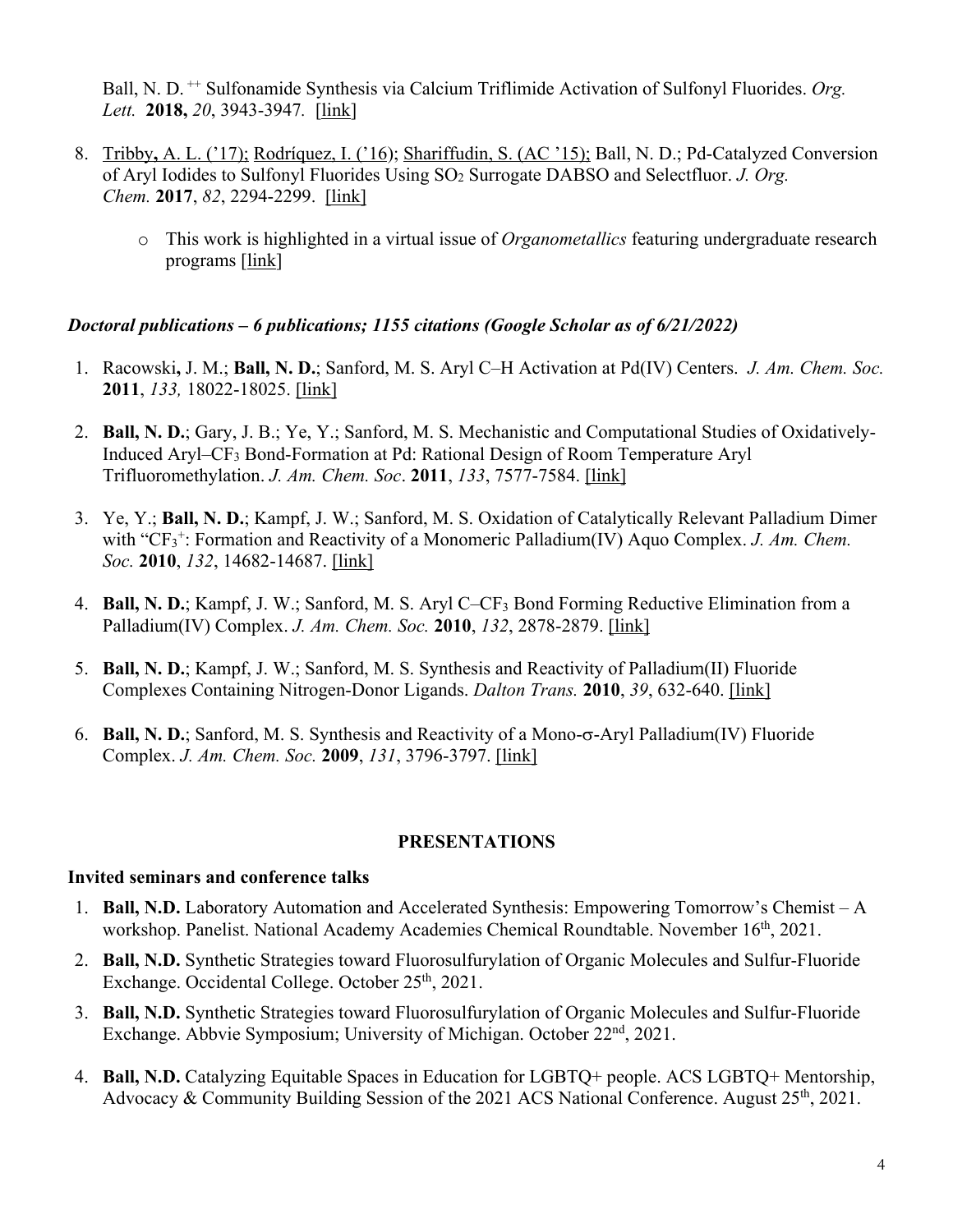- 5. **Ball, N.D.** Navigating Your Early Years in Academia via Nurturing Relationships and Personal Growth**,**  Beckman Symposium . August 7<sup>th</sup>, 2021.
- 6. **Ball, N.D.** Synthetic Strategies toward Fluorosulfurylation of Organic Molecules and Sulfur-Fluoride Exchange. Remote Supergroup for Chemistry Undergraduates (RSCU). June 10<sup>th</sup>, 2021.
- 7. **Ball, N.D.** Synthetic Strategies toward Fluorosulfurylation of Organic Molecules and Sulfur-Fluoride Exchange. Virtual Science Nights (SOKA University of America). May 4th, 2021.
- 8. **Ball, N.D.** Synthetic Strategies toward Fluorosulfurylation of Organic Molecules and Sulfur-Fluoride Exchange. American University. December 2<sup>nd</sup>, 2020.
- 9. **Ball, N.D.** Synthetic Strategies toward Fluorosulfurylation of Organic Molecules and Sulfur-Fluoride Exchange. University of North Carolina–Greensboro. November 6<sup>th</sup>, 2020.
- 10. **Ball, N.D.** Synthetic Strategies toward Fluorosulfurylation of Organic Molecules and Sulfur-Fluoride Exchange. University of California San Francisco. October 15<sup>th</sup>, 2020.
- 11. **Ball, N.D.** Synthetic Strategies toward Fluorosulfurylation of Organic Molecules and Sulfur-Fluoride Exchange. San Jose State University. September 22<sup>th</sup>, 2020.
- 12. **Ball, N.D.** Unlocking Fluorine: Activation of Sulfur(VI) Fluorides Toward New Sulfur-Fluorine Exchange (SuFEx) Click Reactions. Workshop on Synthetic Organic Chemistry, Steamboat Springs, CO. August 6-8, 2019. [*Link*]
	- One of 15 pre-tenured faculty members selected to attend this workshop out of 120 junior faculty across U.S. and Canada. I was the sole faculty member from a PUI.
- 13. **Ball, N.D.** Unlocking Fluorine: Activation of Sulfur(VI) Fluorides Toward New Sulfur-Fluorine Exchange (SuFEx) Click Reactions. Barnard College. April 23<sup>th</sup>, 2019.
- 14. **Ball, N.D.** Unlocking Fluorine: Activation of Sulfur(VI) Fluorides Toward New Sulfur-Fluorine Exchange (SuFEx) Click Reactions. Santa Clara University. April 11<sup>th</sup>, 2019.
- 15. **Ball, N.D.** Unlocking Fluorine: Activation of Sulfur(VI) Fluorides Toward New Sulfur-Fluorine Exchange (SuFEx) Click Reactions. Denison University. November 6<sup>th</sup>, 2018.
- 16. **Ball, N.D.** Unlocking Fluorine: Activation of Sulfur(VI) Fluorides Toward New Sulfur-Fluorine Exchange (SuFEx) Click Reactions. University of British Columbia. October 18<sup>th</sup>, 2018.
- 17. **Ball, N.D.** Lewis Acid Mediated Activation of Aryl and Alkyl Sulfonyl Fluorides Toward Sulfonamides. Macalester College. September 26<sup>th</sup>, 2018.
- 18. **Ball, N. D.;** Woroch, C. P.\*; Rusznak, M.; Cleary, L., Mukherjee, P.; am Ende, C.; Reese, M. R.; Tucker, J. W.; Humphrey J. M.; Franzese\*, R. W.; Etuk\*, S.M.; Kwan, S. C.\* Calcium Triflimide Activation of Sulfonyl Fluorides to Sulfonamides. Oral and Poster Presentation. 22<sup>nd</sup> International Symposium on Fluorine Chemistry, Oxford, UK, July 2018.
- 19. **Ball, N. D.;** Woroch, C. P.; Rusznak, M.; Cleary, L., Mukherjee, P.; am Ende, C.; Reese, M. R.; Tucker, J. W.; Humphrey J. M.; Franzese, R. W.; Etuk, S.M.; Kwan, S. C. Lewis Acid-Mediated Activation of Aryl and Alkyl Sulfonyl Fluoride towards Sulfonamides. Invited Oral Presentation.American Chemical Society National Meeting, New Orleans, LA, March 2018.
- 20. **Ball, N. D.;** Rodriguez, I; Tribby, A. L;\* Shariffudin, S.\* One-Pot Pd-catalyzed Synthesis of Aromatic Sulfonyl Fluorides. Poster Presentation. Poster Presentation Japanese-American Kavli Frontiers in Science Symposium (National Academy of Sciences), Irvine, CA December 2016.